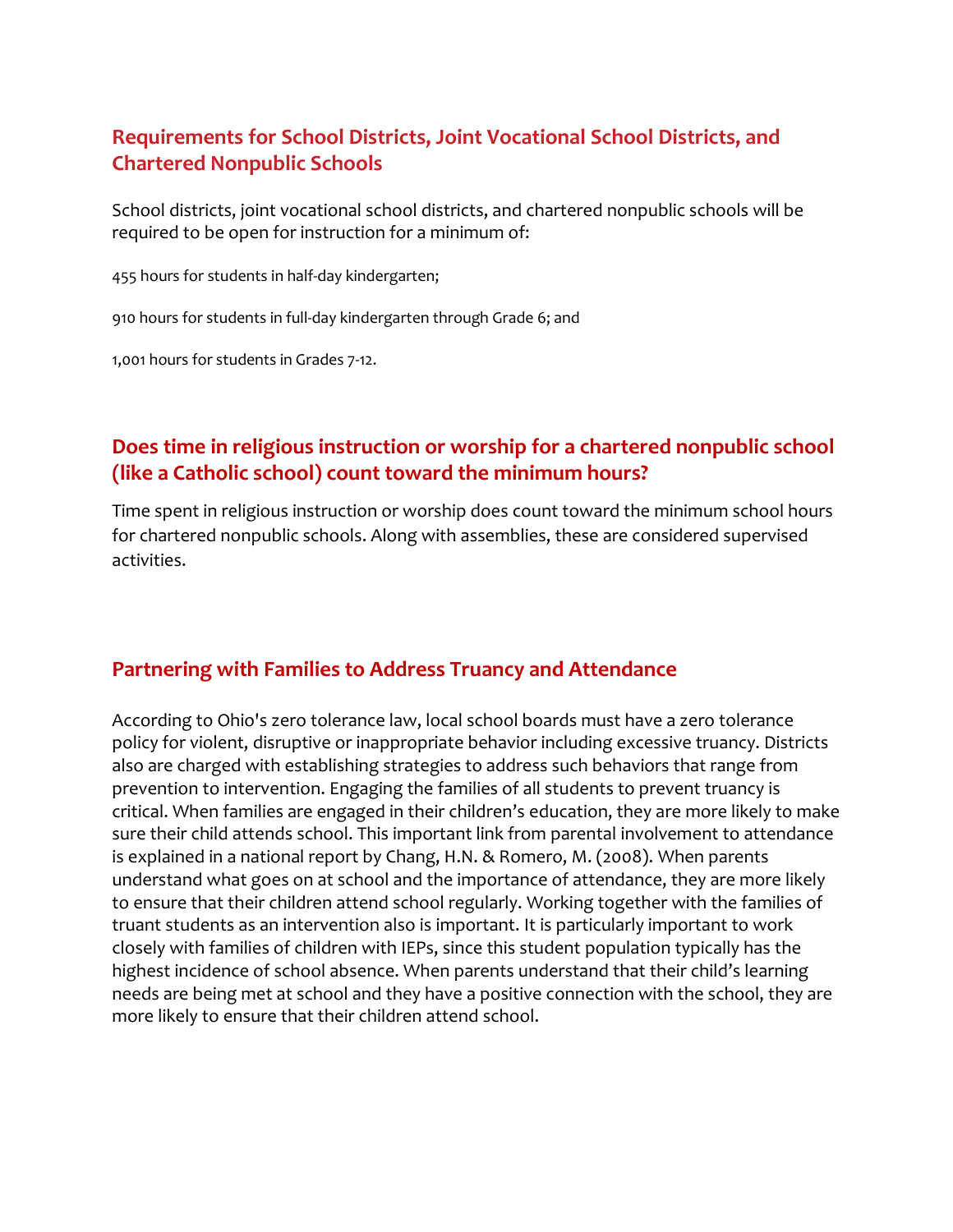# **Sample Action Steps**

#### **Universal Strategies (for all students and families)**

Start young. Work with families of kindergarten students to help them understand that attendance is critical to their child's learning.

\_ Teachers talk with parents at the beginning of the school year about the importance of regular attendance for student achievement. In many cultures, teachers are respected and their direction is valued by families.

\_ A school contact person should be responsible for monitoring student absences and available to discuss attendance issues.

\_ Clearly communicate to non-English speaking families in their home language the importance of attendance.

Build strong personal relationships between teachers and parents.

Place responsibility for verification of excessive excused absences for illness on parents and students. If the reasons for the absences are not verified by a doctor or appropriate school official, count those absences as unexcused.

Telephone parents/guardians at work or in the evening to verify absences.

\_ Use bilingual aides to contact parents with limited English-speaking ability and send out school attendance notification letters in the language appropriate to the family.

Install a telephone voicemail system to record absence excuses before school opens and to reduce the workload of the office staff in the morning. Advertise the service to all parents.

Monitor student attendance and absence through a computerized attendance recordkeeping system that keeps track of any unexcused absences.

\_ Clarify school standards related to attendance by making sure high school students and their families understand the consequences of unexcused absences.

\_ Set up a telephone hotline in the school district attendance office that allows community residents to report apparent truants anonymously so that school attendance complaints can be investigated.

#### **Framework for Building Partnerships Among Schools, Families and Communities**

\_ Offer attendance incentives for all students.

\_ Choose a highly visible place to post the names of students with perfect attendance.

Hold a drawing for special prizes donated by local businesses. Use perfect attendance as the eligibility requirement for the drawing.

Send commendation letters to students and parents for perfect attendance and improved attendance.

Seek small or large financial incentives from the parent association to be awarded to the classroom with the best attendance record; allow teachers to spend financial rewards for any purpose selected by the class members or the teacher.

\_ Initiate a "Cross-Age Helper" system in which older high school students with good attendance are permitted to assist younger students on a weekly basis.